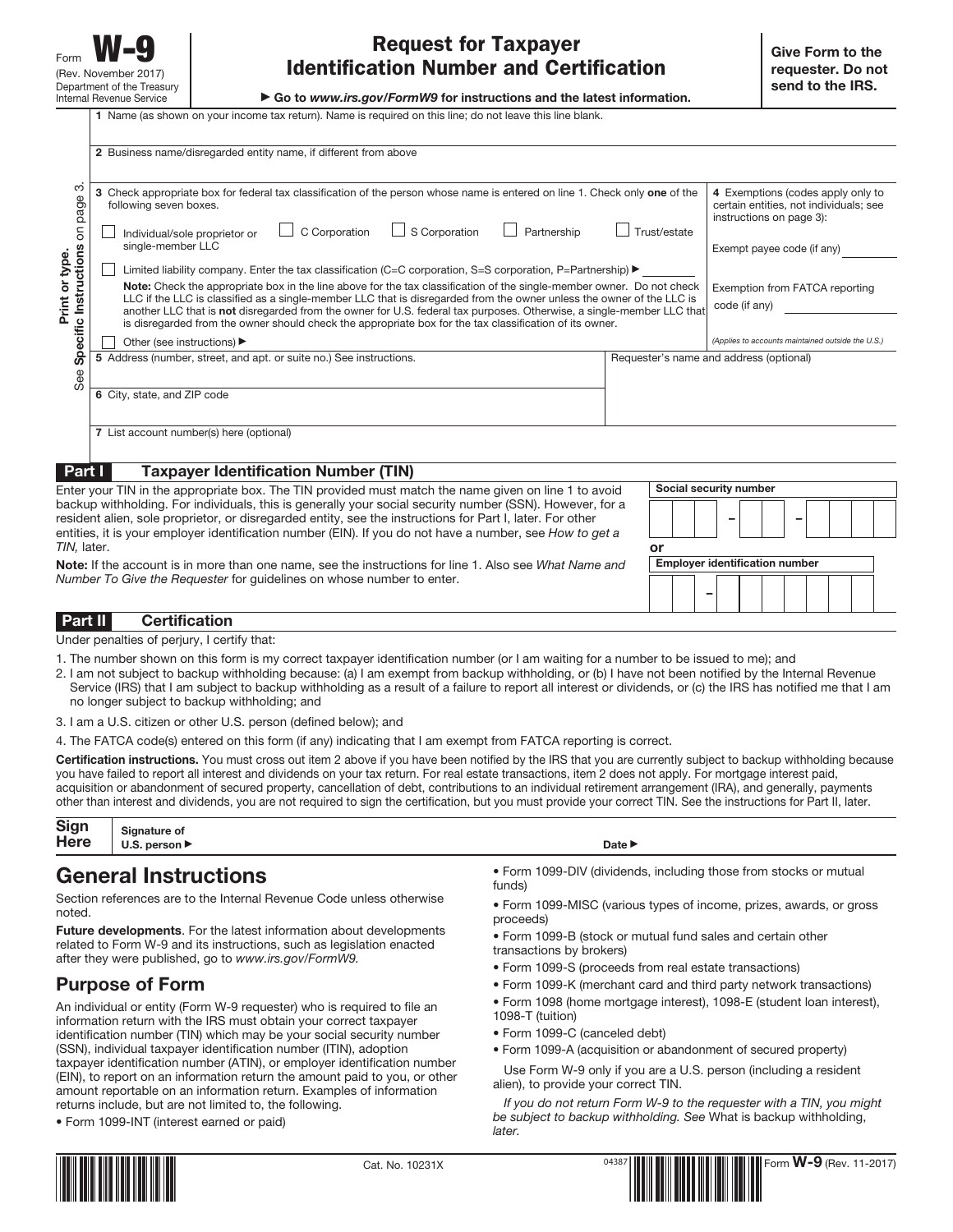By signing the filled-out form, you:

1. Certify that the TIN you are giving is correct (or you are waiting for a number to be issued),

2. Certify that you are not subject to backup withholding, or

3. Claim exemption from backup withholding if you are a U.S. exempt payee. If applicable, you are also certifying that as a U.S. person, your allocable share of any partnership income from a U.S. trade or business is not subject to the withholding tax on foreign partners' share of effectively connected income, and

4. Certify that FATCA code(s) entered on this form (if any) indicating that you are exempt from the FATCA reporting, is correct. See What is FATCA reporting, later, for further information.

**Note:** If you are a U.S. person and a requester gives you a form other than Form W-9 to request your TIN, you must use the requester's form if it is substantially similar to this Form W-9.

**Definition of a U.S. person.** For federal tax purposes, you are considered a U.S. person if you are:

• An individual who is a U.S. citizen or U.S. resident alien;

• A partnership, corporation, company, or association created or organized in the United States or under the laws of the United States;

• An estate (other than a foreign estate); or

• A domestic trust (as defined in Regulations section 301.7701-7).

**Special rules for partnerships.** Partnerships that conduct a trade or business in the United States are generally required to pay a withholding tax under section 1446 on any foreign partners' share of effectively connected taxable income from such business. Further, in certain cases where a Form W-9 has not been received, the rules under section 1446 require a partnership to presume that a partner is a foreign person, and pay the section 1446 withholding tax. Therefore, if you are a U.S. person that is a partner in a partnership conducting a trade or business in the United States, provide Form W-9 to the partnership to establish your U.S. status and avoid section 1446 withholding on your share of partnership income.

In the cases below, the following person must give Form W-9 to the partnership for purposes of establishing its U.S. status and avoiding withholding on its allocable share of net income from the partnership conducting a trade or business in the United States.

• In the case of a disregarded entity with a U.S. owner, the U.S. owner of the disregarded entity and not the entity;

• In the case of a grantor trust with a U.S. grantor or other U.S. owner, generally, the U.S. grantor or other U.S. owner of the grantor trust and not the trust; and

• In the case of a U.S. trust (other than a grantor trust), the U.S. trust (other than a grantor trust) and not the beneficiaries of the trust.

**Foreign person.** If you are a foreign person or the U.S. branch of a foreign bank that has elected to be treated as a U.S. person, do not use Form W-9. Instead, use the appropriate Form W-8 or Form 8233 (see Pub. 515, Withholding of Tax on Nonresident Aliens and Foreign Entities).

**Nonresident alien who becomes a resident alien.** Generally, only a nonresident alien individual may use the terms of a tax treaty to reduce or eliminate U.S. tax on certain types of income. However, most tax treaties contain a provision known as a "saving clause." Exceptions specified in the saving clause may permit an exemption from tax to continue for certain types of income even after the payee has otherwise become a U.S. resident alien for tax purposes.

If you are a U.S. resident alien who is relying on an exception contained in the saving clause of a tax treaty to claim an exemption from U.S. tax on certain types of income, you must attach a statement to Form W-9 that specifies the following five items.

1. The treaty country. Generally, this must be the same treaty under which you claimed exemption from tax as a nonresident alien.

2. The treaty article addressing the income.

3. The article number (or location) in the tax treaty that contains the saving clause and its exceptions.

4. The type and amount of income that qualifies for the exemption from tax.

5. Sufficient facts to justify the exemption from tax under the terms of the treaty article.

*Example.* Article 20 of the U.S.-China income tax treaty allows an exemption from tax for scholarship income received by a Chinese student temporarily present in the United States. Under U.S. law, this student will become a resident alien for tax purposes if his or her stay in the United States exceeds 5 calendar years. However, paragraph 2 of the first Protocol to the U.S.-China treaty (dated April 30, 1984) allows the provisions of Article 20 to continue to apply even after the Chinese student becomes a resident alien of the United States. A Chinese student who qualifies for this exception (under paragraph 2 of the first protocol) and is relying on this exception to claim an exemption from tax on his or her scholarship or fellowship income would attach to Form W-9 a statement that includes the information described above to support that exemption.

If you are a nonresident alien or a foreign entity, give the requester the appropriate completed Form W-8 or Form 8233.

### **Backup Withholding**

**What is backup withholding?** Persons making certain payments to you must under certain conditions withhold and pay to the IRS 28% of such payments. This is called "backup withholding." Payments that may be subject to backup withholding include interest, tax-exempt interest, dividends, broker and barter exchange transactions, rents, royalties, nonemployee pay, payments made in settlement of payment card and third party network transactions, and certain payments from fishing boat operators. Real estate transactions are not subject to backup withholding.

You will not be subject to backup withholding on payments you receive if you give the requester your correct TIN, make the proper certifications, and report all your taxable interest and dividends on your tax return.

**Payments you receive will be subject to backup withholding if:** 

1. You do not furnish your TIN to the requester,

2. You do not certify your TIN when required (see the instructions for Part II for details),

3. The IRS tells the requester that you furnished an incorrect TIN,

4. The IRS tells you that you are subject to backup withholding because you did not report all your interest and dividends on your tax return (for reportable interest and dividends only), or

5. You do not certify to the requester that you are not subject to backup withholding under 4 above (for reportable interest and dividend accounts opened after 1983 only).

Certain payees and payments are exempt from backup withholding. See Exempt payee code, later, and the separate Instructions for the Requester of Form W-9 for more information.

Also see Special rules for partnerships, earlier.

# **What is FATCA Reporting?**

The Foreign Account Tax Compliance Act (FATCA) requires a participating foreign financial institution to report all United States account holders that are specified United States persons. Certain payees are exempt from FATCA reporting. See Exemption from FATCA reporting code, later, and the Instructions for the Requester of Form W-9 for more information.

# **Updating Your Information**

You must provide updated information to any person to whom you claimed to be an exempt payee if you are no longer an exempt payee and anticipate receiving reportable payments in the future from this person. For example, you may need to provide updated information if you are a C corporation that elects to be an S corporation, or if you no longer are tax exempt. In addition, you must furnish a new Form W-9 if the name or TIN changes for the account; for example, if the grantor of a grantor trust dies.

# **Penalties**

**Failure to furnish TIN.** If you fail to furnish your correct TIN to a requester, you are subject to a penalty of \$50 for each such failure unless your failure is due to reasonable cause and not to willful neglect.

**Civil penalty for false information with respect to withholding.** If you make a false statement with no reasonable basis that results in no backup withholding, you are subject to a \$500 penalty.

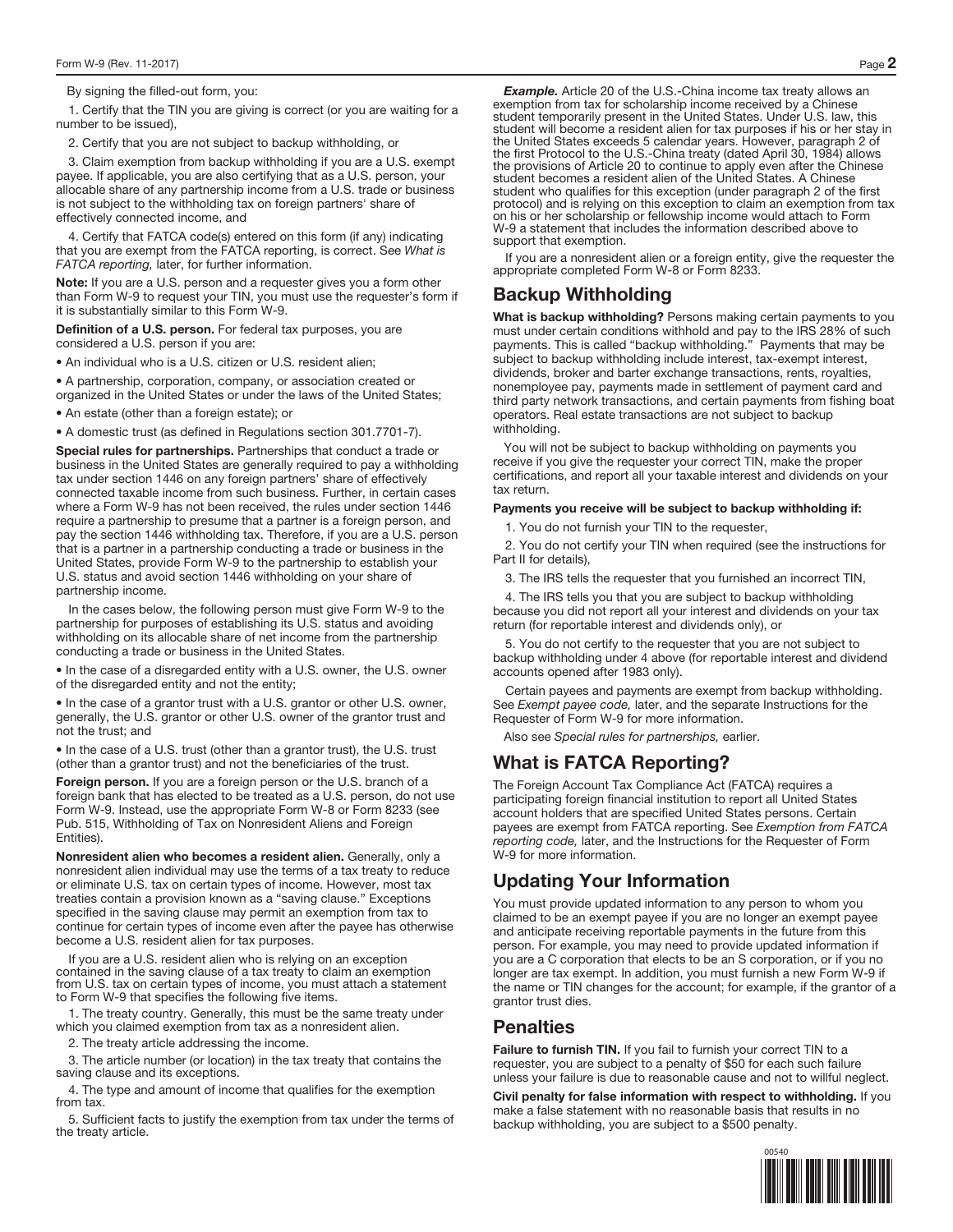**Criminal penalty for falsifying information.** Willfully falsifying certifications or affirmations may subject you to criminal penalties including fines and/or imprisonment.

**Misuse of TINs.** If the requester discloses or uses TINs in violation of federal law, the requester may be subject to civil and criminal penalties.

# **Specific Instructions**

### **Line 1**

You must enter one of the following on this line; **do not** leave this line blank. The name should match the name on your tax return.

If this Form W-9 is for a joint account (other than an account maintained by a foreign financial institution (FFI)), list first, and then circle, the name of the person or entity whose number you entered in Part I of Form W-9. If you are providing Form W-9 to an FFI to document a joint account, each holder of the account that is a U.S. person must provide a Form W-9.

a. **Individual.** Generally, enter the name shown on your tax return. If you have changed your last name without informing the Social Security Administration (SSA) of the name change, enter your first name, the last name as shown on your social security card, and your new last name.

**Note: ITIN applicant:** Enter your individual name as it was entered on your Form W-7 application, line 1a. This should also be the same as the name you entered on the Form 1040/1040A/1040EZ you filed with your application.

b. **Sole proprietor or single-member LLC.** Enter your individual name as shown on your 1040/1040A/1040EZ on line 1. You may enter your business, trade, or "doing business as" (DBA) name on line 2.

c. **Partnership, LLC that is not a single-member LLC, C corporation, or S corporation.** Enter the entity's name as shown on the entity's tax return on line 1 and any business, trade, or DBA name on line 2.

d. **Other entities.** Enter your name as shown on required U.S. federal tax documents on line 1. This name should match the name shown on the charter or other legal document creating the entity. You may enter any business, trade, or DBA name on line 2.

e. **Disregarded entity.** For U.S. federal tax purposes, an entity that is disregarded as an entity separate from its owner is treated as a "disregarded entity." See Regulations section 301.7701-2(c)(2)(iii). Enter the owner's name on line 1. The name of the entity entered on line 1 should never be a disregarded entity. The name on line 1 should be the name shown on the income tax return on which the income should be reported. For example, if a foreign LLC that is treated as a disregarded entity for U.S. federal tax purposes has a single owner that is a U.S. person, the U.S. owner's name is required to be provided on line 1. If the direct owner of the entity is also a disregarded entity, enter the first owner that is not disregarded for federal tax purposes. Enter the disregarded entity's name on line 2, "Business name/disregarded entity name." If the owner of the disregarded entity is a foreign person, the owner must complete an appropriate Form W-8 instead of a Form W-9. This is the case even if the foreign person has a U.S. TIN.

# **Line 2**

If you have a business name, trade name, DBA name, or disregarded entity name, you may enter it on line 2.

# **Line 3**

Check the appropriate box on line 3 for the U.S. federal tax classification of the person whose name is entered on line 1. Check only one box on line 3.

| IF the entity/person on line 1 is<br>$a(n) \ldots$                                                                                                                                                                                                                                                                  | THEN check the box for                                                                                                                      |  |  |  |  |
|---------------------------------------------------------------------------------------------------------------------------------------------------------------------------------------------------------------------------------------------------------------------------------------------------------------------|---------------------------------------------------------------------------------------------------------------------------------------------|--|--|--|--|
| • Corporation                                                                                                                                                                                                                                                                                                       | Corporation                                                                                                                                 |  |  |  |  |
| • Individual<br>• Sole proprietorship, or<br>• Single-member limited liability<br>company (LLC) owned by an<br>individual and disregarded for U.S.<br>federal tax purposes.                                                                                                                                         | Individual/sole proprietor or single-<br>member LLC                                                                                         |  |  |  |  |
| • LLC treated as a partnership for<br>U.S. federal tax purposes,<br>• LLC that has filed Form 8832 or<br>2553 to be taxed as a corporation,<br>or<br>• LLC that is disregarded as an<br>entity separate from its owner but<br>the owner is another LLC that is<br>not disregarded for U.S. federal tax<br>purposes. | Limited liability company and enter<br>the appropriate tax classification.<br>(P= Partnership; C= C corporation;<br>or $S = S$ corporation) |  |  |  |  |
| • Partnership                                                                                                                                                                                                                                                                                                       | Partnership                                                                                                                                 |  |  |  |  |
| • Trust/estate                                                                                                                                                                                                                                                                                                      | Trust/estate                                                                                                                                |  |  |  |  |

# **Line 4, Exemptions**

If you are exempt from backup withholding and/or FATCA reporting, enter in the appropriate space on line 4 any code(s) that may apply to you.

#### **Exempt payee code.**

• Generally, individuals (including sole proprietors) are not exempt from backup withholding.

• Except as provided below, corporations are exempt from backup withholding for certain payments, including interest and dividends.

• Corporations are not exempt from backup withholding for payments made in settlement of payment card or third party network transactions.

• Corporations are not exempt from backup withholding with respect to attorneys' fees or gross proceeds paid to attorneys, and corporations that provide medical or health care services are not exempt with respect to payments reportable on Form 1099-MISC.

The following codes identify payees that are exempt from backup withholding. Enter the appropriate code in the space in line 4.

1—An organization exempt from tax under section 501(a), any IRA, or a custodial account under section 403(b)(7) if the account satisfies the requirements of section 401(f)(2)

2—The United States or any of its agencies or instrumentalities

3—A state, the District of Columbia, a U.S. commonwealth or possession, or any of their political subdivisions or instrumentalities

4—A foreign government or any of its political subdivisions, agencies, or instrumentalities

#### 5—A corporation

6—A dealer in securities or commodities required to register in the United States, the District of Columbia, or a U.S. commonwealth or possession

7—A futures commission merchant registered with the Commodity Futures Trading Commission

-A real estate investment trust

9—An entity registered at all times during the tax year under the Investment Company Act of 1940

10—A common trust fund operated by a bank under section 584(a)

11—A financial institution

12—A middleman known in the investment community as a nominee or custodian

13—A trust exempt from tax under section 664 or described in section 4947



00540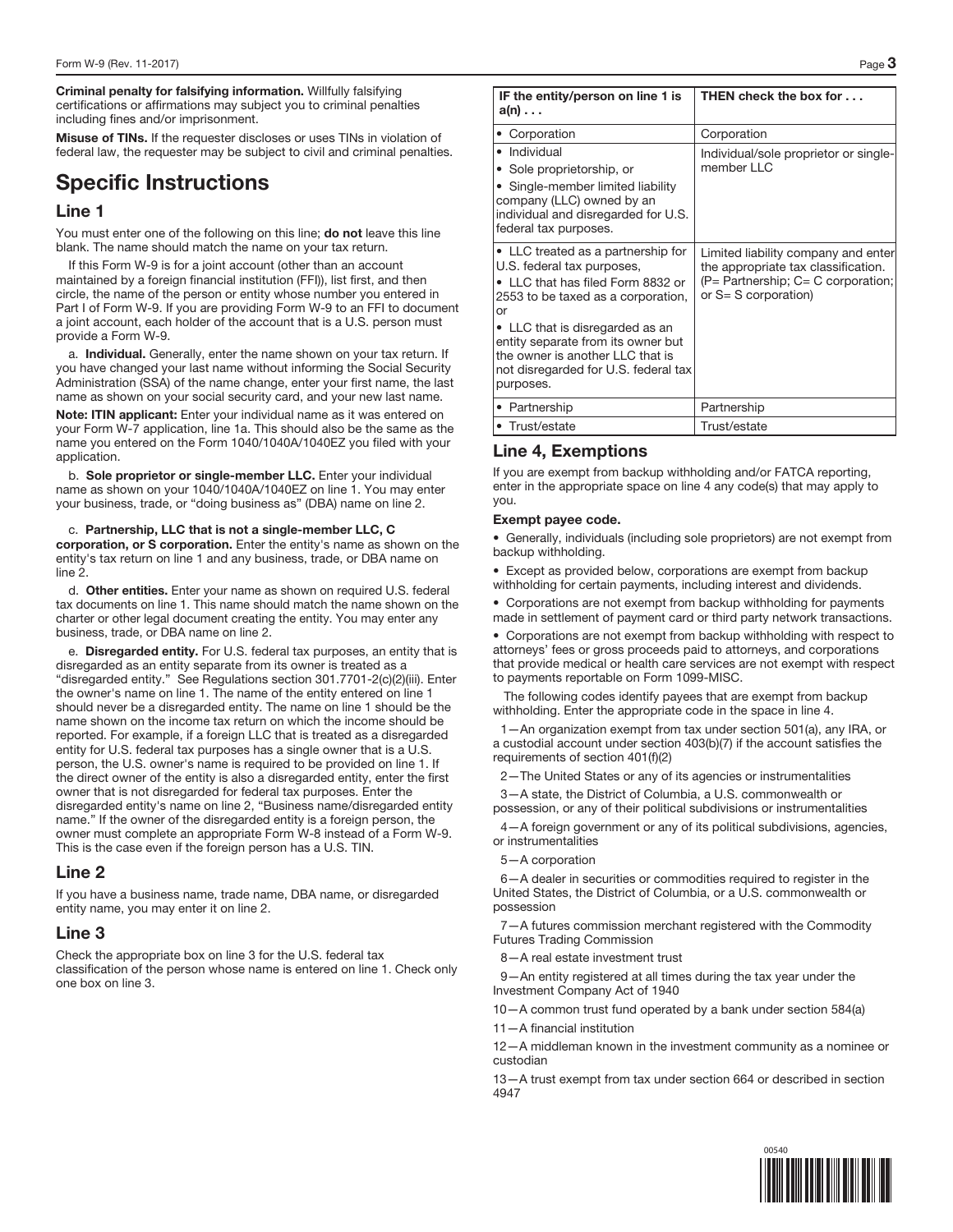The following chart shows types of payments that may be exempt from backup withholding. The chart applies to the exempt payees listed above, 1 through 13.

| IF the payment is for $\dots$                                                                | THEN the payment is exempt<br>for $\ldots$                                                                                                                                                                                      |
|----------------------------------------------------------------------------------------------|---------------------------------------------------------------------------------------------------------------------------------------------------------------------------------------------------------------------------------|
| Interest and dividend payments                                                               | All exempt payees except<br>for 7                                                                                                                                                                                               |
| <b>Broker transactions</b>                                                                   | Exempt payees 1 through 4 and 6<br>through 11 and all C corporations.<br>S corporations must not enter an<br>exempt payee code because they<br>are exempt only for sales of<br>noncovered securities acquired<br>prior to 2012. |
| Barter exchange transactions and<br>patronage dividends                                      | Exempt payees 1 through 4                                                                                                                                                                                                       |
| Payments over \$600 required to be<br>reported and direct sales over<br>\$5.000 <sup>1</sup> | Generally, exempt payees<br>1 through $5^2$                                                                                                                                                                                     |
| Payments made in settlement of<br>payment card or third party network<br>transactions        | Exempt payees 1 through 4                                                                                                                                                                                                       |

 $<sup>1</sup>$  See Form 1099-MISC, Miscellaneous Income, and its instructions.</sup>

 $^2$  However, the following payments made to a corporation and reportable on Form 1099-MISC are not exempt from backup withholding: medical and health care payments, attorneys' fees, gross proceeds paid to an attorney reportable under section 6045(f), and payments for services paid by a federal executive agency.

**Exemption from FATCA reporting code.** The following codes identify payees that are exempt from reporting under FATCA. These codes apply to persons submitting this form for accounts maintained outside of the United States by certain foreign financial institutions. Therefore, if you are only submitting this form for an account you hold in the United States, you may leave this field blank. Consult with the person requesting this form if you are uncertain if the financial institution is subject to these requirements. A requester may indicate that a code is not required by providing you with a Form W-9 with "Not Applicable" (or any similar indication) written or printed on the line for a FATCA exemption code.

A—An organization exempt from tax under section 501(a) or any individual retirement plan as defined in section 7701(a)(37)

- The United States or any of its agencies or instrumentalities

C—A state, the District of Columbia, a U.S. commonwealth or possession, or any of their political subdivisions or instrumentalities

D—A corporation the stock of which is regularly traded on one or more established securities markets, as described in Regulations section 1.1472-1(c)(1)(i)

E—A corporation that is a member of the same expanded affiliated group as a corporation described in Regulations section 1.1472-1(c)(1)(i)

F—A dealer in securities, commodities, or derivative financial instruments (including notional principal contracts, futures, forwards, and options) that is registered as such under the laws of the United States or any state

G—A real estate investment trust

H—A regulated investment company as defined in section 851 or an entity registered at all times during the tax year under the Investment Company Act of 1940

I—A common trust fund as defined in section 584(a)

J—A bank as defined in section 581

K—A broker

L—A trust exempt from tax under section 664 or described in section 4947(a)(1)

M—A tax exempt trust under a section 403(b) plan or section 457(g) plan

**Note:** You may wish to consult with the financial institution requesting this form to determine whether the FATCA code and/or exempt payee code should be completed.

### **Line 5**

Enter your address (number, street, and apartment or suite number). This is where the requester of this Form W-9 will mail your information returns. If this address differs from the one the requester already has on file, write NEW at the top. If a new address is provided, there is still a chance the old address will be used until the payor changes your address in their records.

#### **Line 6**

Enter your city, state, and ZIP code.

# **Part I. Taxpayer Identification Number (TIN)**

**Enter your TIN in the appropriate box.** If you are a resident alien and you do not have and are not eligible to get an SSN, your TIN is your IRS individual taxpayer identification number (ITIN). Enter it in the social security number box. If you do not have an ITIN, see How to get a TIN below.

If you are a sole proprietor and you have an EIN, you may enter either your SSN or EIN.

If you are a single-member LLC that is disregarded as an entity separate from its owner, enter the owner's SSN (or EIN, if the owner has one). Do not enter the disregarded entity's EIN. If the LLC is classified as a corporation or partnership, enter the entity's EIN.

**Note:** See What Name and Number To Give the Requester, later, for further clarification of name and TIN combinations.

**How to get a TIN.** If you do not have a TIN, apply for one immediately. To apply for an SSN, get Form SS-5, Application for a Social Security Card, from your local SSA office or get this form online at www.SSA.gov. You may also get this form by calling 1-800-772-1213. Use Form W-7, Application for IRS Individual Taxpayer Identification Number, to apply for an ITIN, or Form SS-4, Application for Employer Identification Number, to apply for an EIN. You can apply for an EIN online by accessing the IRS website at www.irs.gov/Businesses and clicking on Employer Identification Number (EIN) under Starting a Business. Go to www.irs.gov/Forms to view, download, or print Form W-7 and/or Form SS-4. Or, you can go to www.irs.gov/OrderForms to place an order and have Form W-7 and/or SS-4 mailed to you within 10 business days.

If you are asked to complete Form W-9 but do not have a TIN, apply for a TIN and write "Applied For" in the space for the TIN, sign and date the form, and give it to the requester. For interest and dividend payments, and certain payments made with respect to readily tradable instruments, generally you will have 60 days to get a TIN and give it to the requester before you are subject to backup withholding on payments. The 60-day rule does not apply to other types of payments. You will be subject to backup withholding on all such payments until you provide your TIN to the requester.

**Note:** Entering "Applied For" means that you have already applied for a TIN or that you intend to apply for one soon.

**Caution:** A disregarded U.S. entity that has a foreign owner must use the appropriate Form W-8.

# **Part II. Certification**

To establish to the withholding agent that you are a U.S. person, or resident alien, sign Form W-9. You may be requested to sign by the withholding agent even if item 1, 4, or 5 below indicates otherwise.

For a joint account, only the person whose TIN is shown in Part I should sign (when required). In the case of a disregarded entity, the person identified on line 1 must sign. Exempt payees, see Exempt payee code, earlier.

**Signature requirements.** Complete the certification as indicated in items 1 through 5 below.

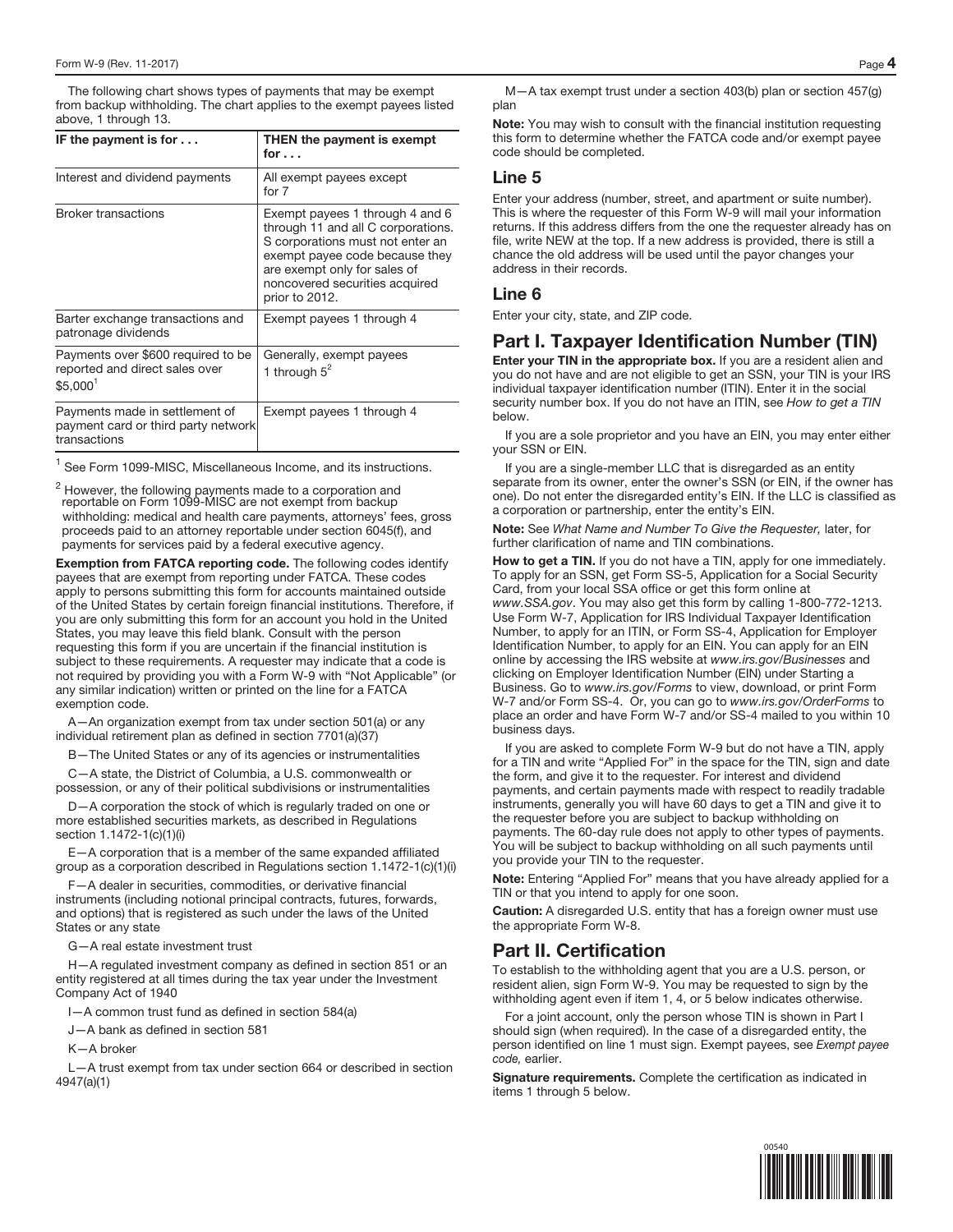**1. Interest, dividend, and barter exchange accounts opened before 1984 and broker accounts considered active during 1983.**  You must give your correct TIN, but you do not have to sign the certification.

**2. Interest, dividend, broker, and barter exchange accounts opened after 1983 and broker accounts considered inactive during 1983.** You must sign the certification or backup withholding will apply. If you are subject to backup withholding and you are merely providing your correct TIN to the requester, you must cross out item 2 in the certification before signing the form.

**3. Real estate transactions.** You must sign the certification. You may cross out item 2 of the certification.

**4. Other payments.** You must give your correct TIN, but you do not have to sign the certification unless you have been notified that you have previously given an incorrect TIN. "Other payments" include payments made in the course of the requester's trade or business for rents, royalties, goods (other than bills for merchandise), medical and health care services (including payments to corporations), payments to a nonemployee for services, payments made in settlement of payment card and third party network transactions, payments to certain fishing boat crew members and fishermen, and gross proceeds paid to attorneys (including payments to corporations).

**5. Mortgage interest paid by you, acquisition or abandonment of secured property, cancellation of debt, qualified tuition program payments (under section 529), ABLE accounts (under section 529A), IRA, Coverdell ESA, Archer MSA or HSA contributions or distributions, and pension distributions.** You must give your correct TIN, but you do not have to sign the certification.

# **What Name and Number To Give the Requester**

| For this type of account:                                                                                                | Give name and SSN of:                                                                                         |
|--------------------------------------------------------------------------------------------------------------------------|---------------------------------------------------------------------------------------------------------------|
| 1. Individual                                                                                                            | The individual                                                                                                |
| 2. Two or more individuals (joint<br>account) other than an account<br>maintained by an FFI                              | The actual owner of the account or, if<br>combined funds, the first individual on<br>the account <sup>1</sup> |
| 3. Two or more U.S. persons<br>(joint account maintained by an FFI)                                                      | Each holder of the account                                                                                    |
| 4. Custodial account of a minor<br>(Uniform Gift to Minors Act)                                                          | The minor <sup>2</sup>                                                                                        |
| 5. a. The usual revocable savings trust<br>(grantor is also trustee)                                                     | The grantor-trustee <sup>1</sup>                                                                              |
| b. So-called trust account that is not<br>a legal or valid trust under state law                                         | The actual owner <sup>1</sup>                                                                                 |
| 6. Sole proprietorship or disregarded<br>entity owned by an individual                                                   | The owner $3$                                                                                                 |
| 7. Grantor trust filing under Optional<br>Form 1099 Filing Method 1 (see<br>Regulations section 1.671-4(b)(2)(i)<br>(A)) | The grantor*                                                                                                  |
| For this type of account:                                                                                                | Give name and EIN of:                                                                                         |
| 8. Disregarded entity not owned by an<br>individual                                                                      | The owner                                                                                                     |
| 9. A valid trust, estate, or pension trust                                                                               | Legal entity <sup>4</sup>                                                                                     |
| 10. Corporation or LLC electing<br>corporate status on Form 8832 or<br>Form 2553                                         | The corporation                                                                                               |
| 11. Association, club, religious,<br>charitable, educational, or other tax-<br>exempt organization                       | The organization                                                                                              |
| 12. Partnership or multi-member LLC                                                                                      | The partnership                                                                                               |
| 13. A broker or registered nominee                                                                                       | The broker or nominee                                                                                         |

| For this type of account:                                                                                                                                                                                  | Give name and EIN of: |
|------------------------------------------------------------------------------------------------------------------------------------------------------------------------------------------------------------|-----------------------|
| 14. Account with the Department of<br>Agriculture in the name of a public<br>entity (such as a state or local<br>government, school district, or<br>prison) that receives agricultural<br>program payments | The public entity     |
| 15. Grantor trust filing under the Form<br>1041 Filing Method or the Optional<br>Form 1099 Filing Method 2 (see<br>Regulations section $1.671-4(b)(2)(i)(B)$                                               | The trust             |

<sup>1</sup> List first and circle the name of the person whose number you furnish. If only one person on a joint account has an SSN, that person's number must be furnished.

<sup>2</sup> Circle the minor's name and furnish the minor's SSN.

<sup>3</sup> You must show your individual name and you may also enter your business or DBA name on the "Business name/disregarded entity" name line. You may use either your SSN or EIN (if you have one), but the IRS encourages you to use your SSN.

<sup>4</sup> List first and circle the name of the trust, estate, or pension trust. (Do not furnish the TIN of the personal representative or trustee unless the legal entity itself is not designated in the account title.) Also see Special rules for partnerships, earlier.

**\*Note:** The grantor also must provide a Form W-9 to trustee of trust.

**Note:** If no name is circled when more than one name is listed, the number will be considered to be that of the first name listed.

# **Secure Your Tax Records From Identity Theft**

Identity theft occurs when someone uses your personal information such as your name, SSN, or other identifying information, without your permission, to commit fraud or other crimes. An identity thief may use your SSN to get a job or may file a tax return using your SSN to receive a refund.

To reduce your risk:

- Protect your SSN,
- Ensure your employer is protecting your SSN, and

• Be careful when choosing a tax preparer.

If your tax records are affected by identity theft and you receive a notice from the IRS, respond right away to the name and phone number printed on the IRS notice or letter.

If your tax records are not currently affected by identity theft but you think you are at risk due to a lost or stolen purse or wallet, questionable credit card activity or credit report, contact the IRS Identity Theft Hotline at 1-800-908-4490 or submit Form 14039.

For more information, see Pub. 5027, Identity Theft Information for Taxpayers.

Victims of identity theft who are experiencing economic harm or a systemic problem, or are seeking help in resolving tax problems that have not been resolved through normal channels, may be eligible for Taxpayer Advocate Service (TAS) assistance. You can reach TAS by calling the TAS toll-free case intake line at 1-877-777-4778 or TTY/TDD 1-800-829-4059.

**Protect yourself from suspicious emails or phishing schemes.**  Phishing is the creation and use of email and websites designed to mimic legitimate business emails and websites. The most common act is sending an email to a user falsely claiming to be an established legitimate enterprise in an attempt to scam the user into surrendering private information that will be used for identity theft.